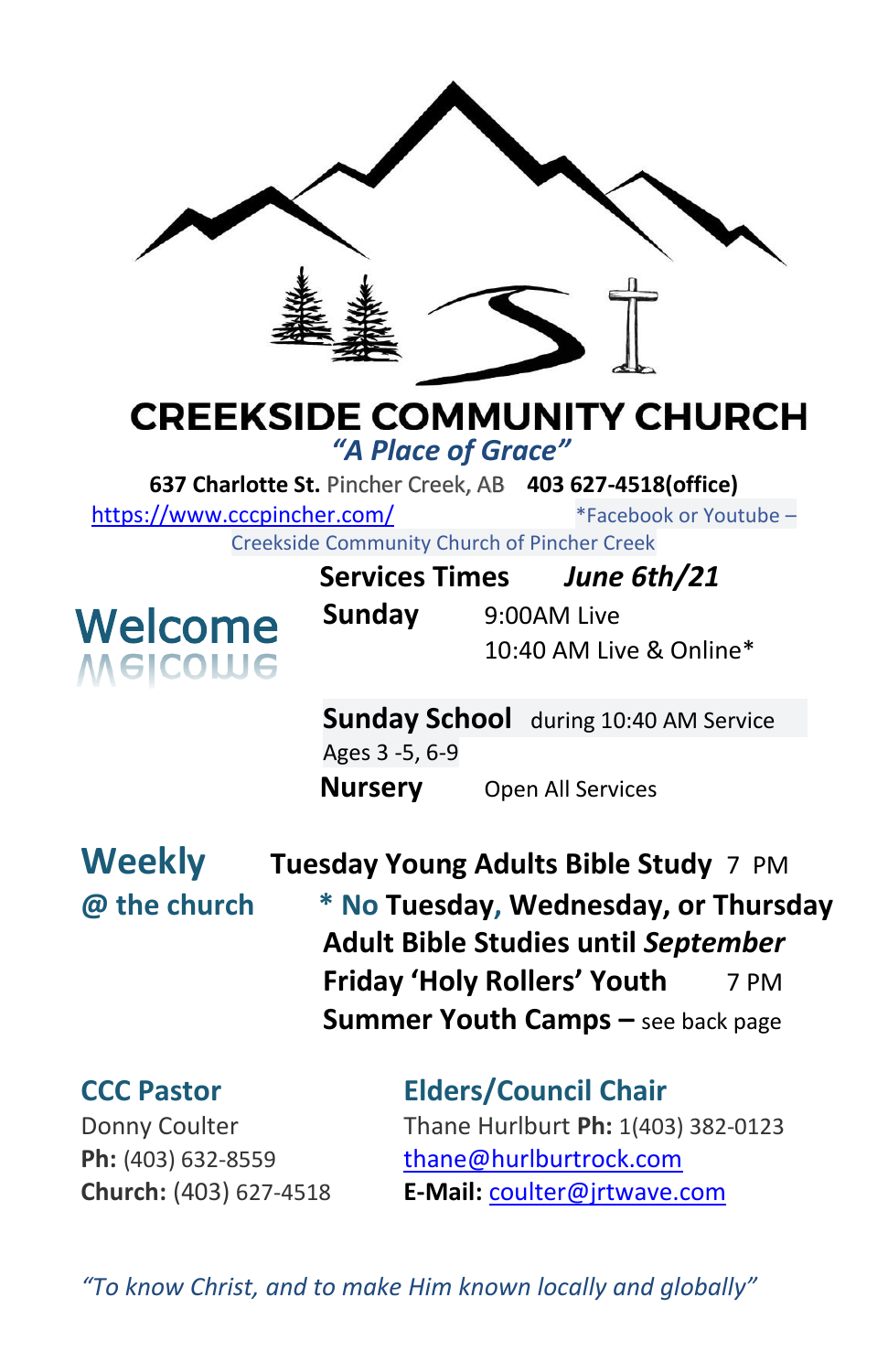## **Ministries & Outreach**

**Community** Joy Hurlburt *Deacon of Congregational Care 403 330-5399*, [joy@hurlburtrock.com](mailto:joy@hurlburtrock.com) **Missions** [sherryakitt@gmail.com](mailto:sherryakitt@gmail.com) **Prayer Needs** Pastor Donny **Youth Ministry 'Holy Rollers' Youth** Lachlan Terpstra Chelsea & Eli Barton **Ph: 403-339-0879 Ph: 403-795-2733 Today's Worship Service**

**Welcome and Announcements** Pastor Donny & Thane *Covid 19 mandated attendance allowances (33 people), wearing of masks, physical distancing of two metres, entry main doors, exit north door – all still being adhered to for each service*

- We welcome Chelsea and Eli Barton today into the membership of CCChurch. It is a joy to have this young couple take this step as further commitment to this church family. They serve as Youth Leaders and through worship in music
- Melanie Almond will be joining as a member of the Creekside family June 20.

**Worship through Music** *Led by Dana,* 

#### **Today's Prayer and Praise –**

- *Thanksgiving for Chelsea and Eli's faith in covenanting with us today, and prayer for their continued growth as followers of Jesus*
- *Pray for: Gord and Lorri Macintosh's daughter in law, undergoing treatment for a carcinoma*
	- o *Anne and Mike Drewniak as Anne is in hospital*
	- o *Dave Fehr waiting for surgery on his leg*
	- o *Valerie Clemitson booked for surgery June 15th*
	- o *Pastor Donny's friend in ICU Calgary with Covid19*
- *Pray for Helen Blackburn on her way home today from mission work in Bolivia*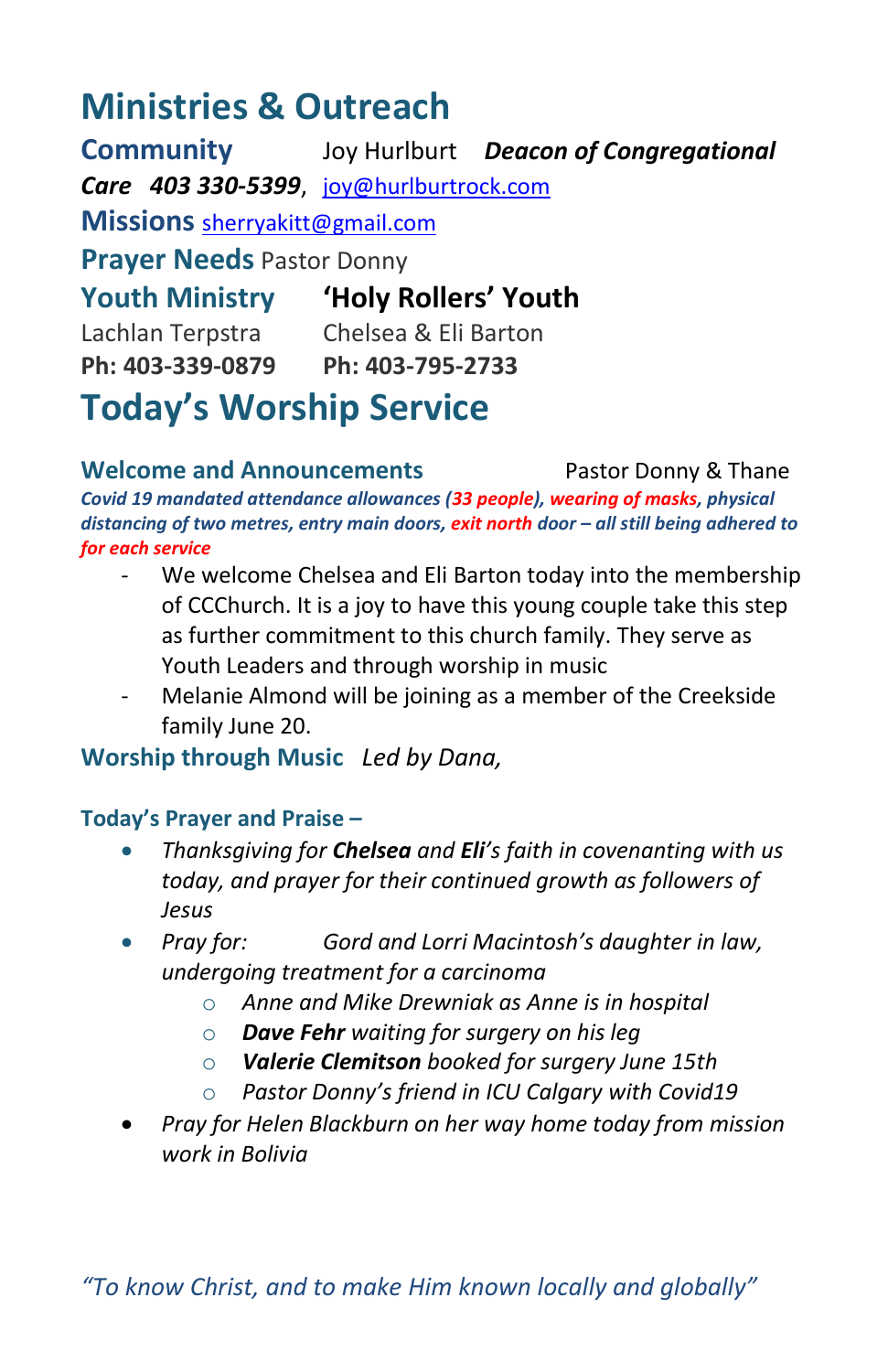**Offerings Options - box** on back table, **Mail** - CCC Box 757, Pincher Creek T0K 1W0. **Auto-debit** or **e-transfer** – [ccctreasurer20@gmail.com](mailto:ccctreasurer20@gmail.com) **Benevolent offering** - box also on back table or add to your auto debit

### **Today's Message Notes . . .** Behold Your God

Tozer said *"A God begotten in the shadows of a fallen heart will quite naturally be no true likeness of the true God"*

#### **Prerequisites of Knowing**

- 1. Must know sin
- 2. Must Have the Spirit
- 3. Must have faith

There are several ways to see how the glory of God is revealed in Scripture.

#### **1. Creation**

- Psalm 19:1-4
- Romans 1:20-23 seen and understood
- Psalm 106:19f exchanged the glory!
- Acts 17:29

#### **2. The Law – What does the law reveal about God**

- James 1:23 the law is a mirror
- Romans 3:19,20, 23

#### **3. Humans –**

- Gen 1:27 made in the image of God –
- Is 43:7 Created for His glory

#### **4. Jesus**

- John 1:1,14-19
- Col 1:15; 1:19; 2:9 fullness of Godhead dwelt in bodily form
- Hebrews 1:1-3

#### **5. The Gospel**

- The apex of the expression of the character of God is the gospel
- $-$  II Cor 4:4-6

What does this mean to us? We must live out the Gospel and properly reflect (glorify) God's glory.